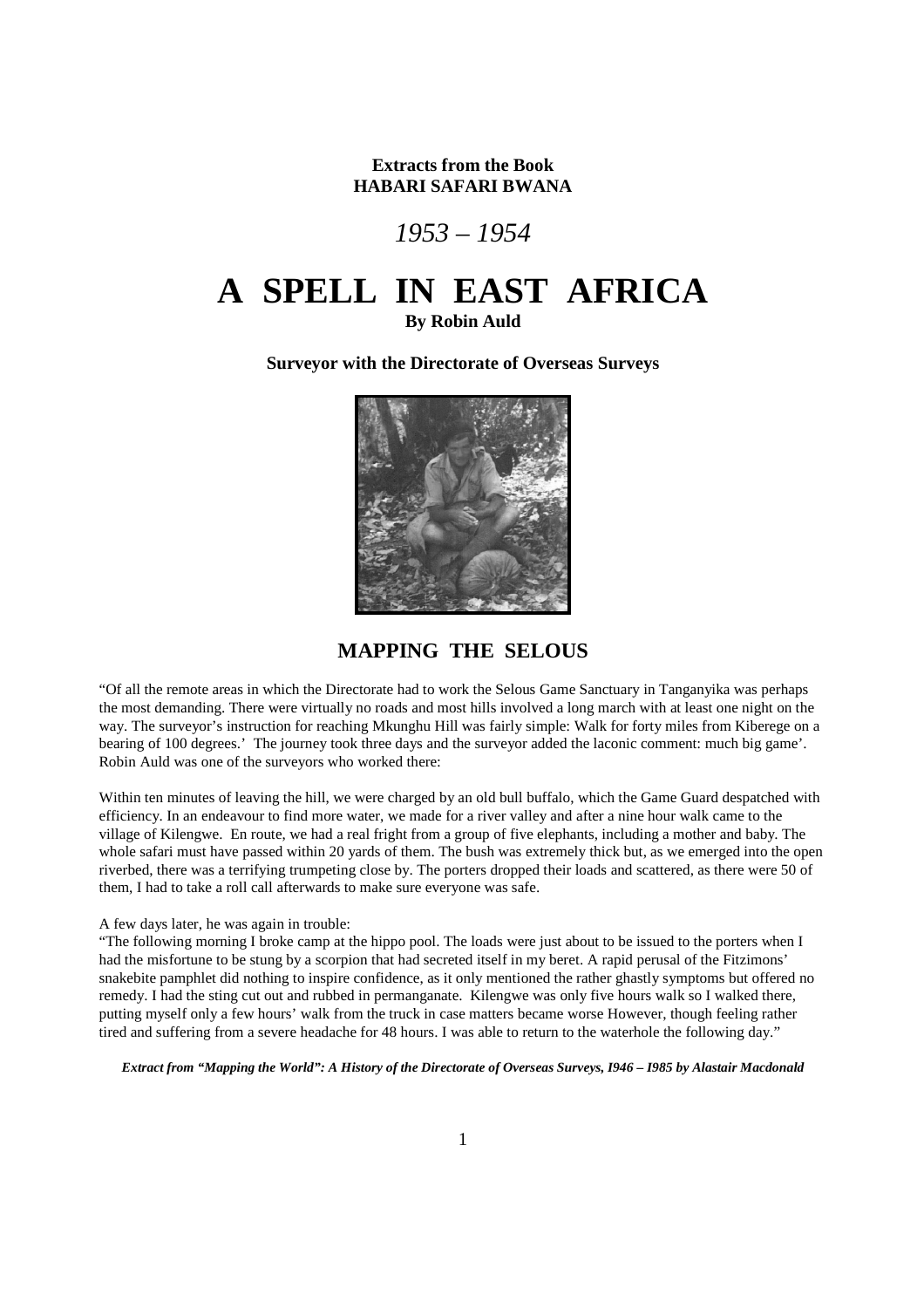#### **Morogoro to Kisaki and the Selous Game Reserve**

At Morogoro my news was not too good for Chris wanted me to go into the northern part of the Selous Game Sanctuary. I knew it was going to be a rough time and the introduction above gives a flavour of what was to come. Chris allowed us all to go to Dar for the weekend to complete the Luhumbero records and to get in stores and to brief me more fully about the task ahead. I returned to Morogoro met the District Commissioner and Game Warden for their briefing and set off on Wednesday 11th. August for the village called Kisaki. I crossed the watershed driving south after leaving the main Dar - Morogoro road and after passing through a narrow defile we entered the flat land lying at the foothills of the Ulugurus. I remember vividly the colour of the red laterite soil changing to black cotton soil at one point along the road and I earmarked it for a place not to he caught in the rains even though we were in the middle of the dry season. This cotton soil is wonderfully fertile but impossible for vehicles to travel upon for they sink to their axles very quickly when it is wet requiring huge efforts to extricate the vehicle. The vegetation was quite lush and on the road elephants had left their calling cards which were quite fresh. There seemed to me to be no need for the sign telling travellers to "Beware of Elephant".

I had heard that there an old German settler named Jung was living on a *shamba* at a place called Bwakira Juu. I decided to call upon him. Although the foothills of the mountains were well peopled with Africans he was the only European. In any case I was going much further on and it was a good idea to let him know in case I got into any real difficulty and needed help. My diary records that he was a "good German soul". I drove down the drive to house. The farm was really a plantation for growing kapok. A pod like plant with a silky fibrous filling covering the seeds, a sort of coarse cotton wool which was much used for padding things out like pillows in days gone by but with the advent artificial fibres not now of such importance. In a recent map of the area that came into my hands in 1996 there is no evidence of a plantation existing near Bwakira Juu. I entered the house after one of his boys answered my *hodi* and invited me onto the veranda. It was a simple enough square building with the surrounding veranda covered by wire mesh to prevent invasion by insects, particularly at night when *Tilley Lamps* were burning, but the interior was dark and sombre. It was primitively furnished with animal skins and some trophies. We had coffee and chatted. He was quite old, I should think about 70, and I believe a former soldier with von Lettow. He told me that when he first built the house he had to shoot elephant from the front door in order to protect his crops. Quite believable. I am sorry now that I was too full of what I was going to do rather than what he had achieved. There again I had a job and it wasn't journalism.

In a sense I always regret that when given a task to do I want to get on with it and I become very single-minded to the exclusion of really taking note about the interesting people I met. I bade him farewell and arrived at the rest house at Kisaki to set up my base camp for what was to be about three months solid walking. It was a mud and wattle resthouse with a thatched roof. A two roomed building with an open veranda at both sides between the two rooms. It was isolated from the rest of the village with an area of sand around it on which we pitched a tent for storage and caretaker whilst we were away. The village also had a store that had a paraffin fridge so I was able to make arrangements for my beer to be kept cold when I was away. The natives around Kisaki were very poor and many were undernourished and there was not much opportunity to make money. Their huts were poor and the *shambas* grew food at subsistence level. There was not a great deal of health care. I promised quite good money plus food, *posho* and meat when I shot it, for the duration of their *kipande.* The *kipande* you may recall, was a system whereby instead of paying taxes into the local government via the chief, the natives could work off what they owed doing things like road maintenance. I think it was for one month a year and this would be accepted in lieu of money. I required some 80 or so strong young men and these were duly supplied after discussion with the local chief. They were not too keen when they heard what the work entailed but I promised that after one month's work they could leave and I would employ a fresh lot. This was necessary for the work was not going to be easy, there was a lack of water in the area, this being the dry season and we had to walk everywhere. The trouble in hiring the local *watu* was the hierarchical system that prevailed amongst the various tribes and the status of the various workers. For example, Vallanesto as my headboy did not carry anything, Hasanali, my cook and servant did not carry anything except my rifle and he was always close to me. Two local guides did not carry anything except a walking stick cum knobkerrie. They had to have younger men, boys really, carrying their gear. Then there was the theodolite and tripod, field haversack, tent and camping gear. Then cement and the metal cylinders for the triangulation points when required, spades that doubled as shovels. Bits for hammering into solid rock, pangas, *posho*  for all the Africans, my own victuals, *debbies* for carrying water, food for the boys carrying water and water for the boys carrying food and so on.

I had been advised by the Game Department to get a couple of the Rangers to accompany me and they had their own boy native servants. It sometimes became very difficult to know when to stop. After all they had a gun to carry and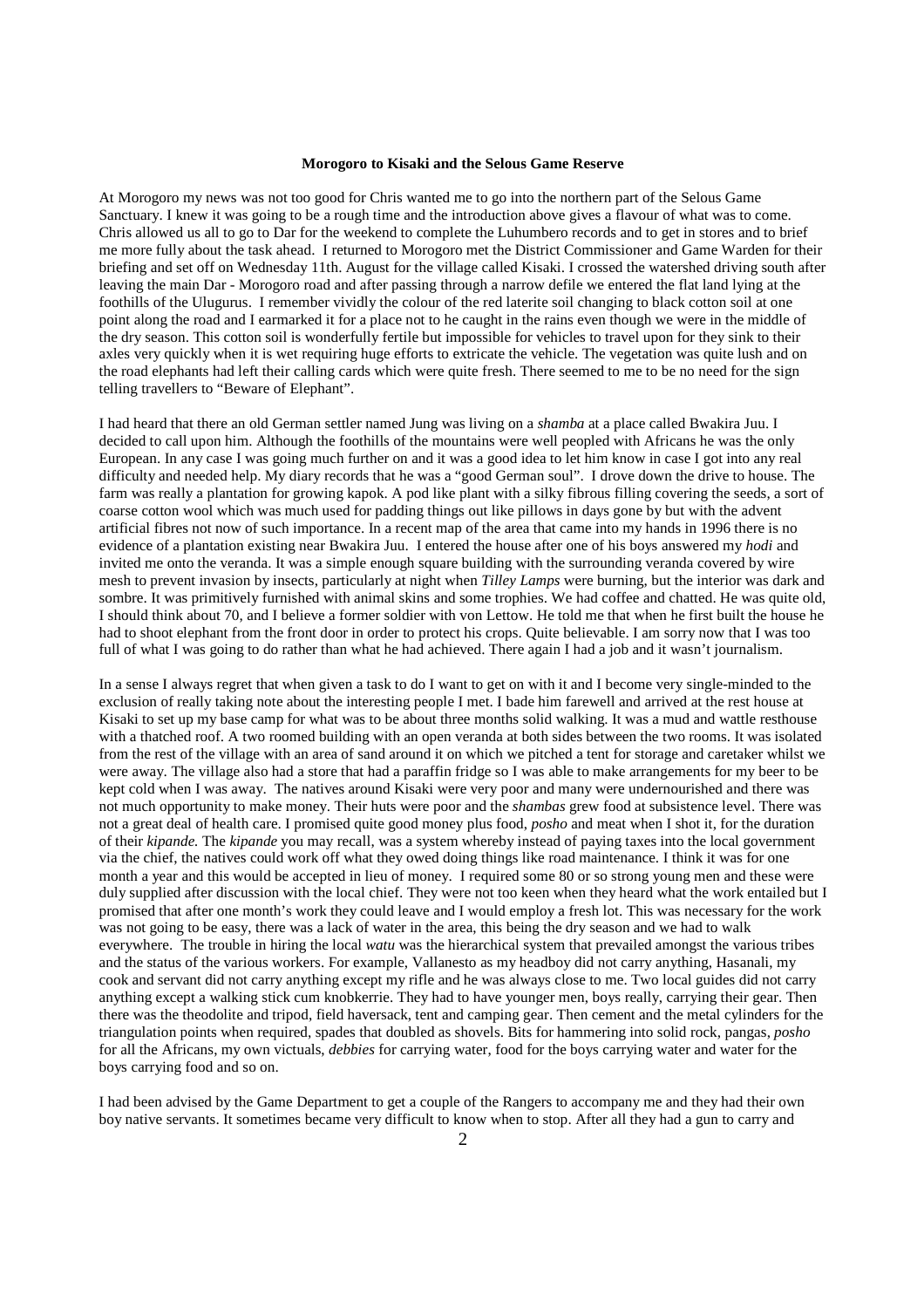might be called to action. I had been given to understand that the European Game Ranger had driven across the Mgeta River in a Landrover during the previous dry season as he made his way into the Selous and on towards the Rufiji River. The first thing I did was to visit the Mgeta which was clear and about ankle deep and provided the villagers with their water supply. There was no way I could get my bush bashing three ton Bedford down the banks and up the other side. The workload was heavy. Every point from the Primary triangulation, through Secondary to Tertiary involved foot safaris. Some were quite substantial climbs of 2 - 3000 feet and others pimples. As I said earlier, it was the dry season; in fact it was a very dry season. A better idea of the workload, conditions and environment I was working in can be had by looking at the monthly reports at the end of the section on Tanganyika. The watu started to roll in and I was set to start on Saturday 14th August 1954.

The late Chris Bere had advised me to set off for the centre of the area to be worked and he believed he had identified on the aerial photographs a large pool that contained hippo. I counted 15 later. He suggested that I could set up a base camp there for supplies to be ferried in by porters to help support the large labour force. I had the great advantage of having the aerial photographs to identify positions and estimate distances and walking times. There was a native village called Kilengwe on a well-trodden path two and a half-hours good walking south west of Kisaki. It was easy walking also for it was well known and on the short route to Kidodi where Syd Clarke had set up a base camp for the trip to Luhumbero. The village was on the edge of the Selous Sanctuary and some of the villagers had bicycles. A messenger went out to Mkololo village for Naseno Kaoko who was to act as chief guide and was a well-known local poacher. Three to four hours south of the village lay the hippo poop called Kiguya. Some thirty to forty minutes walk before the pool was Purussi on which a trig point existed. Purussi was just a short climb from the track and I decided to visit it later. It became a beacon for homecoming to Kiguya as time went by.

## **Base Camp at Kiguya Hippo Pool – west of Mwana Mseta Hill**

We established the base camp some distance from the pool because at night it became a great watering hole for all sorts of wild beasts, buffalo, elephant, rhino as well as a variety of antelope and consequently predators. It was also our main water supply. You perhaps can see now why I was advised to have game scouts with me. I could not hope to control such a large bunch in the bush without a hierarchy of command and of course I had to leave a small group to look after the camp whilst we were away from it on safari. I organised my safaris from Kiguya as if from the centre of a bicycle wheel radiating out and making a visit to a hill and returning for fresh supplies. None of the hills was high, probably up to about 3000 feet. Some of the Tertiary points I fixed later by resection were virtually on flat



**Kiguya Hippo Pool**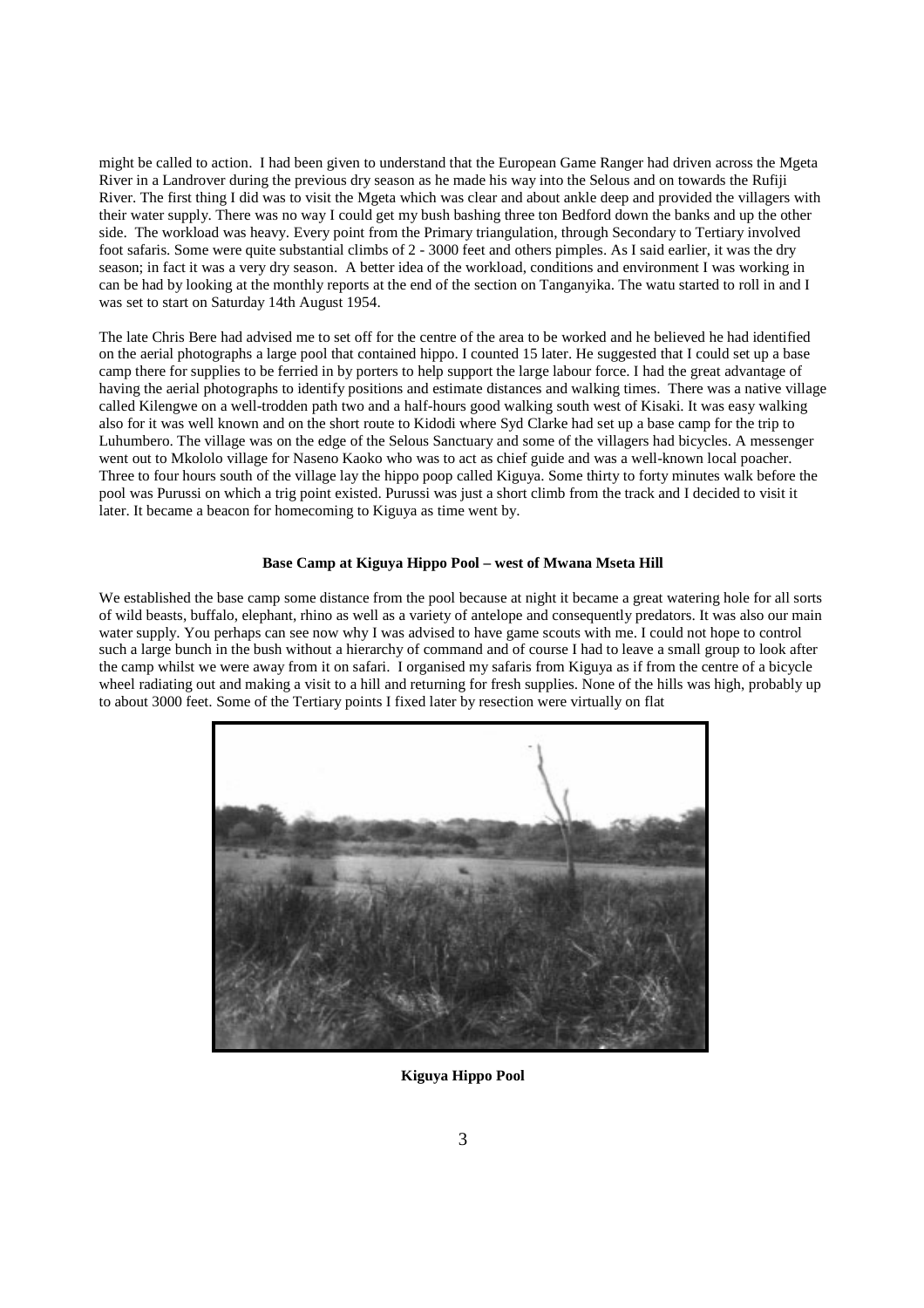land. These would be OK providing I could see enough trigs and I was able to locate the point on the photographs. My safaris became pretty standardised. I would tell the guides such as Naseno and Kamsamia where I wanted to go and ask how long it might take. I would ask about the nearest water supply to the top of the hill. I would estimate the time it would take for me to complete the job. We would get up about *5* a.m. Hasanali would make me a cup of tea. I would have a couple of Ryvita, butter and marmalade. My tent would be struck, the loads made up and Vallanesto would allocate the loads to the porters who were all lined up. The guide would be first followed by a game ranger with rifle and his carrier. I would bring up the rear with Vallanesto. Hasanali usually was near to me and sometimes carried my gun, a 9.5-mm sporting rifle.

The savannah grassland we walked through was sometimes predominantly grass with scattered trees and sometimes wooded grassland. The distinction is made on the density of trees. More often than not we chose to walk by game tracks, often elephant tracks, which could be pretty good for they usually followed the line of least resistance up and over watersheds and were quite wide in the thicker bush. Before setting out on this sort of walking safari I would have a discussion with the local guides frequently drawing and naming places with a twig in the dust. It was up to them to get us there via the best route and keep us informed about the whereabouts of water. Because of all the potentially big and dangerous game about I evolved a procedure which the rather large party had to obey. When the land was more open the safari would wander around any game if it was in line with our path, giving it a reasonably wide berth. In the more densely packed woodland if rhino, elephant or buffalo were met, the safari would halt and all the porters would move if possible to separate trees and put their precious loads at the foot of the tree. The game scout would monitor the animals and someone would come to the rear of the safari to tell me so that I could go up to the front and assess the problem. I brought up the rear to make sure there were no deserters or malingerers. The very first time we met a rhino the plan went without a hitch as follows.

The initial task was to build a pillar at a hill called Ngolwe Mdogo, the smaller of two Mdogo hills. We were walking on the gradual slope of a watershed covered with shortish grass and plenty of trees. It was quite narrow and a detour was not the sort of prospect I would welcome for it would mean going downhill and then back uphill. It was the first of several encounters with *kifaru,* rhinoceros. I remember this one well because I was called to the front of the safari when it had halted. The game scout and I went ahead to assess the problem. Anyway there was this great rhino grubbing away for roots some fifty yards ahead and showing no sign of leaving her lunch. I waited awhile and consulted with the game ranger. A conversation that was carried out in my pidgin Swahili. We agreed to give her ten minutes after this time I decided to fire a shot across her bows to make her move on. Incidentally I had to do this because there was tight control on the amount of ammunition that the ranger carried and he had to account for it, they had much larger calibre rifles, .404s, rather than my lighter rifle. The bullets for the .404 were expensive and when big game was hit they stayed down. Also we were forbidden to shoot big game in the sanctuary except if life and limb were threatened. Anyway we were not there for any other reason but to do our survey. We were close enough to determine the sex and she was not going anywhere as far as she was concerned and continued grubbing around for roots. Firstly we tried shouting and banging on *debbies* (used 4-gallon paraffin cans which we cleaned and used for carrying water) but she would not move. I was a bit fed up but we sent instructions to all the porters to stand next to a climbable tree and put their load down at its base. Time was up and I fired a shot across the stubborn beast's bows. She lifted her head and had a look at us, turned round and let out a jet of urine, some 15 feet or so in our direction and languidly made her way down the side of the hill. The incident caused much amusement to one and all. The practice of porters finding a tree to stand beside became a standard routine when we came across big game which would not oblige us by moving. We went to the top in some six and half-hours built the pillar, camped the night and returned to the hippo pool at Kiguya. We saw a lot of rhino over this period and they often caused bother. Another reason for having a large number of African workers was the need for having helio parties manning some of the points that I had to observe. Usually I left three men to a point. The helio worker and two others, for companionship, to get water and to maintain a round the clock vigil. A rhino had made life unbearable for one such party and they had returned to Kiguya. I decided to go back with them to give them confidence. This sort of thing created problems that I could do well without.

My diary notes Sunday 14th November as being rather exceptional. It was the day I decided to go into an area that was remote, hilly, with no marked outstanding topographical feature. I intended to build a mark in the ground, observe it and get out quickly for it appeared most inhospitable on the aerial photographs and from observations from other hills. The guides didn't like it and knew little about it for it was rarely entered with any profit. It was up the valley of a dried up river called the Rudete. (There is a well-known book called "Sand Rivers" in my library which highlights these rivers). First off we made good time in fairly open grassland and I could see the porters on rises ahead as we crossed the dried up streams. What we didn't reckon on was a rhino charging across the middle of the safari. I think it was disorientated a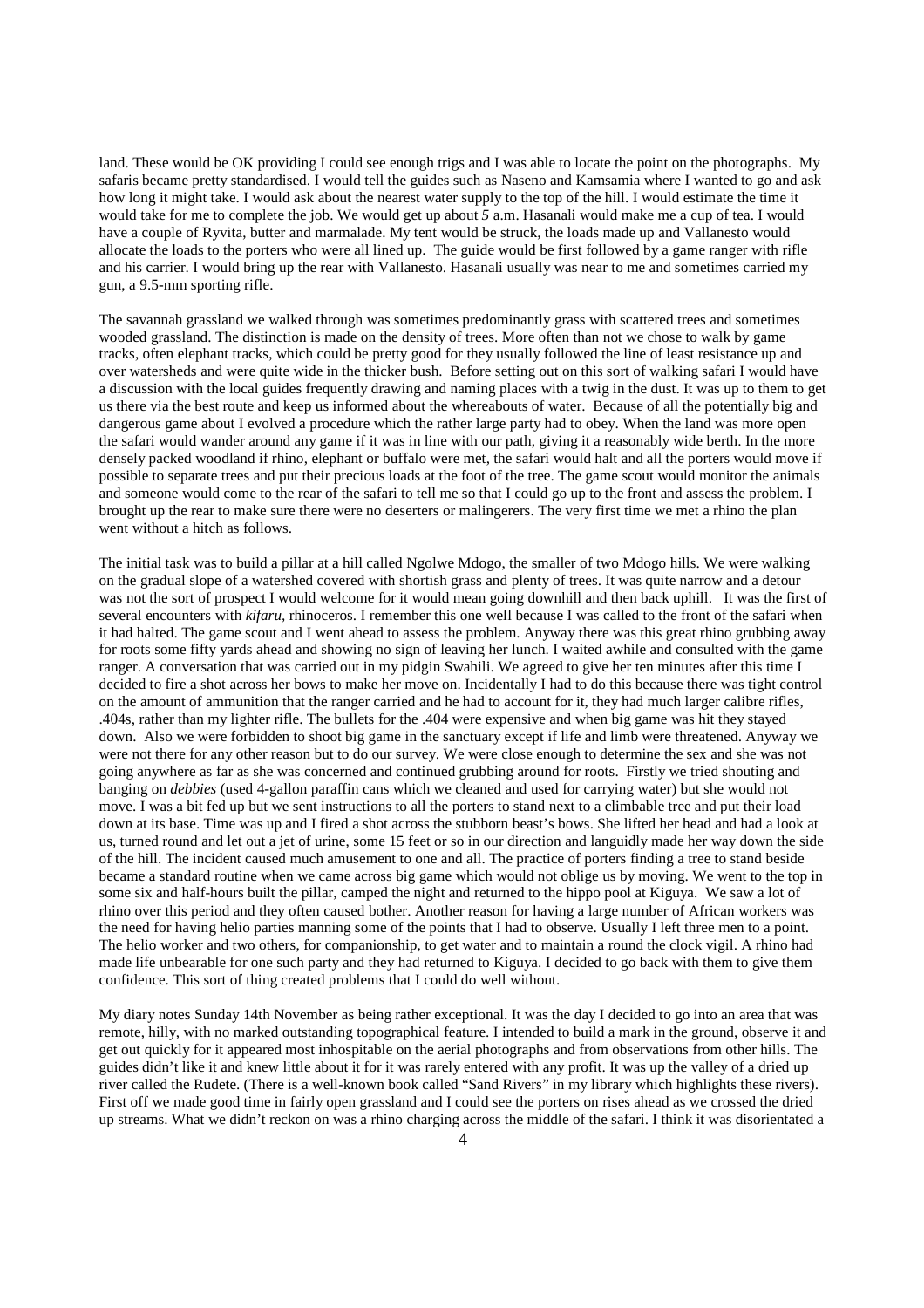bit and down wind and had picked up a whiff of us. The leading group had given it a reasonable berth and was well past it when it turned and charged through the middle. I saw this from less than 200 yards away and there was nothing I could do. Some of the *kitundu* was dropped in the dash for trees but I was most pleased there was no serious damage. The survey instruments and records were always kept near to me. We pressed on into the main dried up valley. Fresh elephant droppings were littering the riverbed and fairly fresh diggings by any manner of beasts showed that they were looking for water. Occasionally the guides put their hands on the droppings to let us know how much time had elapsed since animals such as elephant had been there.

On this safari I made an exception to the rule by deciding to go first with the aerial photographs in my hand to try to find the easiest way to the point I had selected. A hill called Kundi or Kikundi. A guide, Hasanali and Vallanesto went with me plus a gun bearer but on this trip we had no game scout. Eventually we got to a prominent meander in the river near where I expected to leave the riverbed and start climbing the valley sides. We halted at that point in its course where there was a high river cliff on the north side and a flat area directly opposite covered with a few trees and some thick bush. The riverbed was very sandy. The group went into the shade provided by the steep cliff. I went into the middle of the riverbed at a point where it would be some 30 yards across, a bit wider than a cricket pitch. I had two aerial photographs in my hands and I orientated them using the cliff as a marker, hence I had my back to the flat bushy area. I was concentrating hard on the small detail on the prints when there was a tremendous crashing and pounding noise. I was startled, but I recollect vividly the next two or three minutes. I considered my position and without looking behind I decided that if it was an elephant I would run from there to Dar es Salaam. I took three or four paces forward, reconsidered, and decided to have a look. Possibly 10 yards from where I stopped there was this huge rhino, head down and ranging from side to side and snorting madly. I ran sort of half-right and got to the foot of a small tree on the riverbank. I remember even now that I placed carefully the aerial photographs at the foot of the tree and looked up. To my horror the branches were out of my reach - I stand at 6 ft 3 ins - the next thing I knew I had caught the lowest branch and my legs were crossed over it so I was hanging with my bottom down, sloth like. The horn was but inches away as the beast hurtled around the solitary tree in frustration. I could see the individual hairs around her piggy eyes. I looked up and above me hung Hasanali, Vallanesto and the others. She rounded the tree twice and went off into the bush from whence she came. I dropped down and went for my rifle that was lying against the river cliff where the bearer had put it and I followed her into the bush. I soon saw why she was so angry for she was protecting a baby rhino and obviously thought we had wicked intentions. So she made off with her babe, tails in the air and we drew deep breaths of relief.

Ngolwe Mkubwa deserves a special mention. The hill had been visited and a pillar and beacon erected by one of our surveyors earlier in the year. He reported that he had trouble with the porters because on the hill lived an eight headed snake. There was also lots of other niggling trouble so I gathered. The surveyor left the service after he had finished his tour. The photographs show the size of the safari I took to the hill. I did not have a good camera, in truth I was not particularly interested in taking photographs but on this occasion I felt that it was necessary to halt the safari so I could record it for my own memories of what was fast becoming an unforgettable experience. The local guide is in black at the front and carrying a rifle. Hasanali is in a white shirt and shorts and is wearing a trilby, behind him is another guide carrying a rifle. Two game guards are between Hasanali and the front guide with two of the porters who look as though they have the easy load of *posho* to carry. There are about fifty Africans on this print. Vallanesto was further on with the remainder of the 90 strong party. I was always conscious that the Africans should not be overloaded and when I went to this hill I decided not to take the theodolite tripod and umbrella for there was a shortage of water and it was three hours walk there and back to get it according to the field description. I was to regret this decision and it never happened again.

The going was good for it was the main walking track between Kisaki and Kidodi. I intended to visit a Primary point called Malundwe on the way and observe that then cut across country to Ngolwe Mkubwa. It did not lack wild life interest with many buffalo *(mbogo)* and elephant *(tembo)* in the fairly open savannah. I got to the top of Ngolwe which was about 2000 feet above the plain only to discover that the pillar was lying horizontal. Probably pushed down by elephants. I was in a quandary for I was supposed to observe it. This I could have accomplished if I had taken my tripod. I would have to return and build another pillar and then return to observe it. It was a bitter blow. I amused myself by taking a few rounds with the theodolite on the station mark by lying flat on my stomach. They would be of no value but I had travelled a long hard journey for nothing. Chris Bere would not approve.

That night I camped about 30 feet below the summit on a watershed, which was quite a well-worn game track. On one side there was thick forest and on the other grass with a few trees. The porters and my lads built fires and I was soon asleep. I don't know why I woke up in the middle of the night but I sensed that something was wrong. Above my head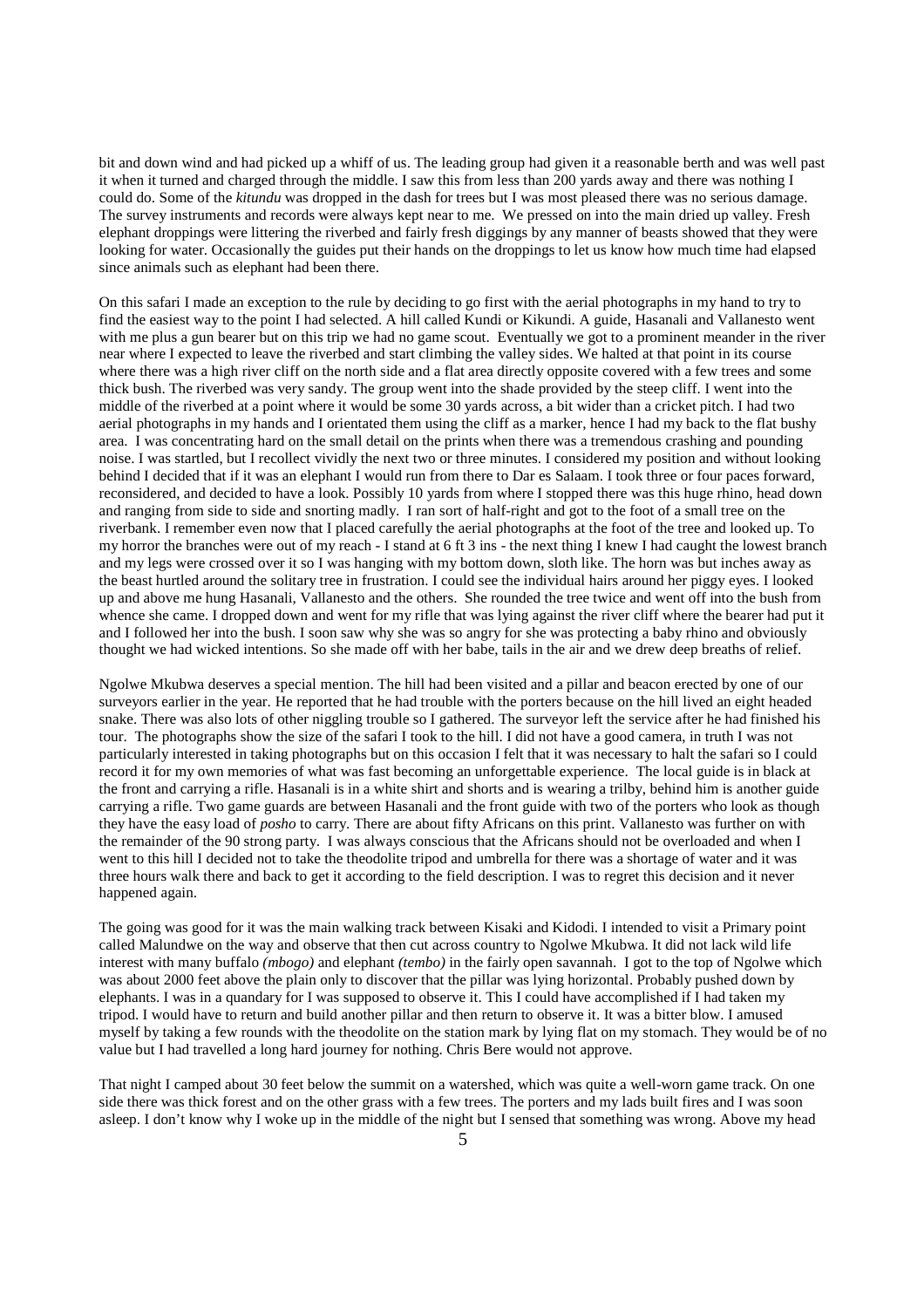and under the pillow I always kept a torch so that I could pick things out immediately. I switched it on. The tent floor was covered in a mass of red ants, millions of them all over each other. One or two had made it onto my bed but they didn't like walking on my blankets that were army issue with a lot of fine hairs. I shouted to Vallanesto warning him about standing in the door of the tent for he would be mighty discomfited. I did not get out of bed but he summoned some of my party to the tent door. They cut themselves large masses of long grass and stood at the door of the tent. The first one started to sweep the creatures out and when they started to climb his leg and bite he ran off to get rid of them, then the next came in and repeated the process until the tent was virtually clear.

Vallanesto asked me for some meths that we used to pre - heat the Tilley lamp also he got some paraffin. He poured the paraffin onto the writhing mass, then some spirit and set fire to it. We all went back to sleep.



#### **On Safari near Malundwe**

The following morning we were up early and decided to return to Kilengwe and Kisaki. I was just about to leave the summit after having a last look around when I heard a shot below me but on the hill and nearby. I bounded down and there was the game guard standing over an old bull buffalo that had charged the head of the safari according to all the witnesses. It had a right to be *kali* for its testicles and nether regions were covered in millions of ticks and it had old scars which I took to be metal fired from some of the old blunderbusses I had seen some of the Africans carrying who lived around the Sanctuary. I have my suspicions about the necessity for killing it but the track was narrow with steep sides and there was no room for it and the safari. I allowed them some time to cut up the meat that was an addition to their loads but gladly accepted. With all that had gone wrong I wondered when the eight-headed snake would appear? After five hectic weeks I was given leave to go to Dar es Salaam and due to return early October.

Eventually Chris Bere sent me his headboy, Majoka, who was a superb African. Whilst I was in Dar sitting my examinations Majoka went to Ngolwe Mkubwa and rebuilt the pillar so when I returned I could go straight away and observe. There was no bother the second time. Incidentally I learned that Majoka was still alive and in 1996 and had retired back to Nyasaland.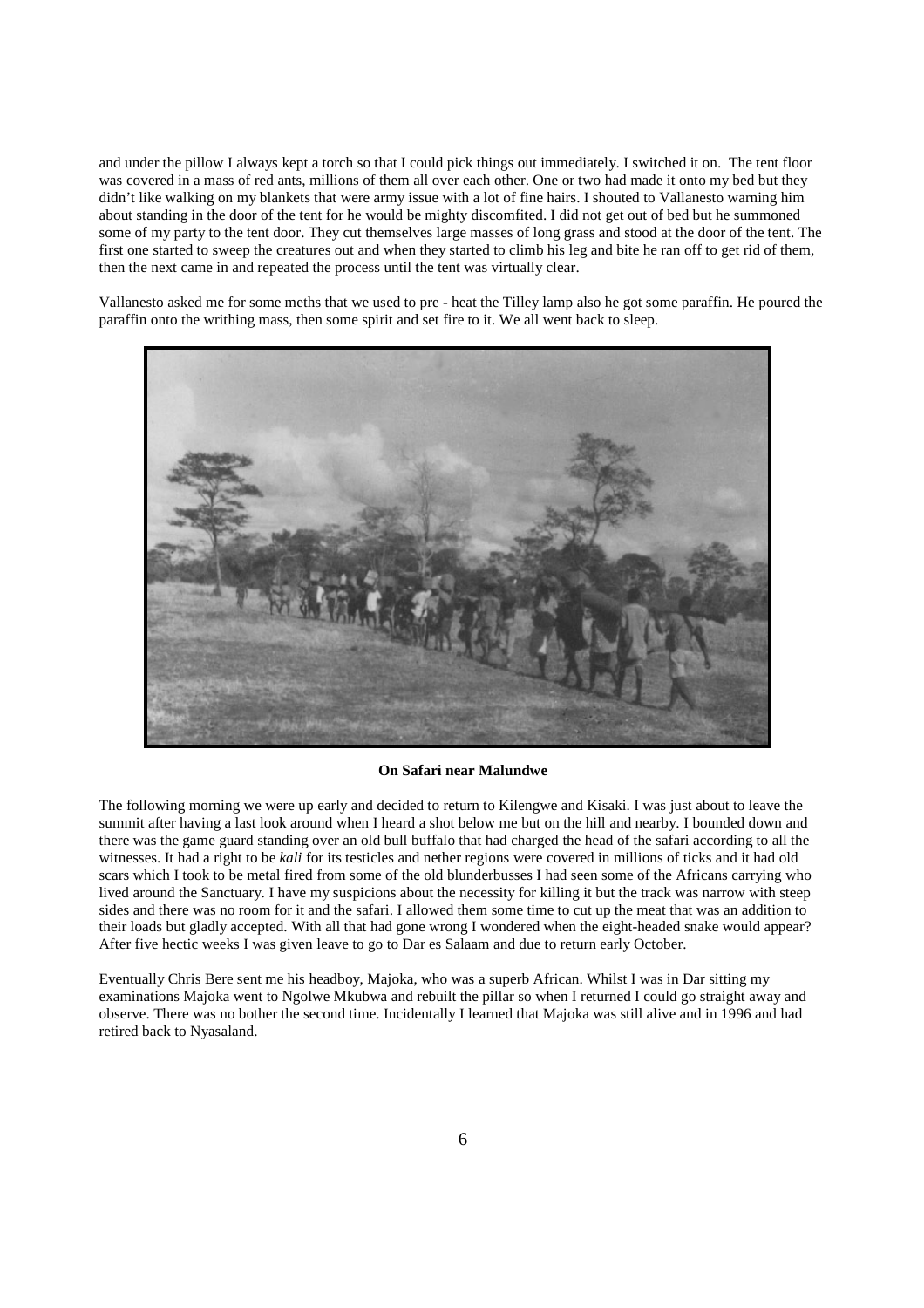

#### **Porters preparing their loads at base camp**

The base camp always seemed like coming home. I left two watchmen, mainly for company for each other and in case things went wrong. On one occasion I returned to see the old tent and groundsheets damaged. The watchmen were all right but had spent the night in a tree because the hippos had become curious and decided to have a wander and investigate these strange two legged animals invading their privacy. It was at Kiguya that I suffered the scorpion sting that is noted in the abstract from "A History of the Directorate of Overseas Surveys". Alastair had taken the abstract from my monthly report.

#### **Triangulation on Hatambula (Mt Johnston)**

As I recollect it quite vividly even now. I was standing to one side with my walking stick as Vallanesto issued the loads to the porters. It would be about 5.30 a.m. to 6 am. My diary tells me that we were going to walk towards the East. Probably Hatambula of which more later. I would probably be having a fag before starting. I put my green beret on my head. (I suppose I wore it for sentimental reasons for it was my old Royal Marine beret. Eventually it got lost in the Swaziland bushveld). I felt something crawling down the right side of my neck. I thought it was a tsetse fly and gave my neck a sharp slap. It was not unlike an injection with a hypodermic syringe. Certainly very sharp. I looked down on the ground and there was this brown wriggley thing about three inches long. I killed it. My knees were weak and I called Vallanesto over and showed him the remains and my neck. I remember he said something about it being a fairly frequent occurrence with them. I stupidly replied that they were black and I was white. Why heaven knows, for I knew better even then. Undoubtedly I was worried for I didn't know of anyone who had suffered such a sting (in my diary I recorded it as a bite!). I got out the Fitzimmons anti snakebite kit and its accompanying booklet with which we were issued. I suppose I used to assemble the hypodermic needle and check the sera about once a month. This was in case a snake bit any of the Africans. To my consternation the introductory remarks about scorpion stings did nothing to allay my fears. It talked about nausea, shortage of breath and in cases death but it did not tell you what to do for scorpion stings. Hasanali brought me the mirror from my toilet bag. Despite his dirty hands, none of us could be called clean, I gave Vallanesto the scalpel and told him to make a small incision in my neck where the sting was, enough to draw blood and I rubbed the permanganate crystal into the wound. Much to the chagrin of the surrounding porters I decided to go to Kilengwe which was about five hours walk. There were quite a few locals in the village with bicycles and I reasoned that if I got there and I was grotty they could put me on a bicycle and push me to Kisaki. It was a hot day and I went ahead at a good pace accompanied by a small group of Africans whilst Vallanesto brought up the rear of the safari. I expected to feel poorly but I also felt that a good pace would take things off my mind. I vaguely remember seeing some antelope in the distance and getting my rifle took pot shots at it. They must have been far out of range. By the time I arrived at Kilengwe it would be about midday. I reasoned that if anything really bad was going to happen to me it would have happened by then. The safari caught up and we made camp on the outskirts of the village in some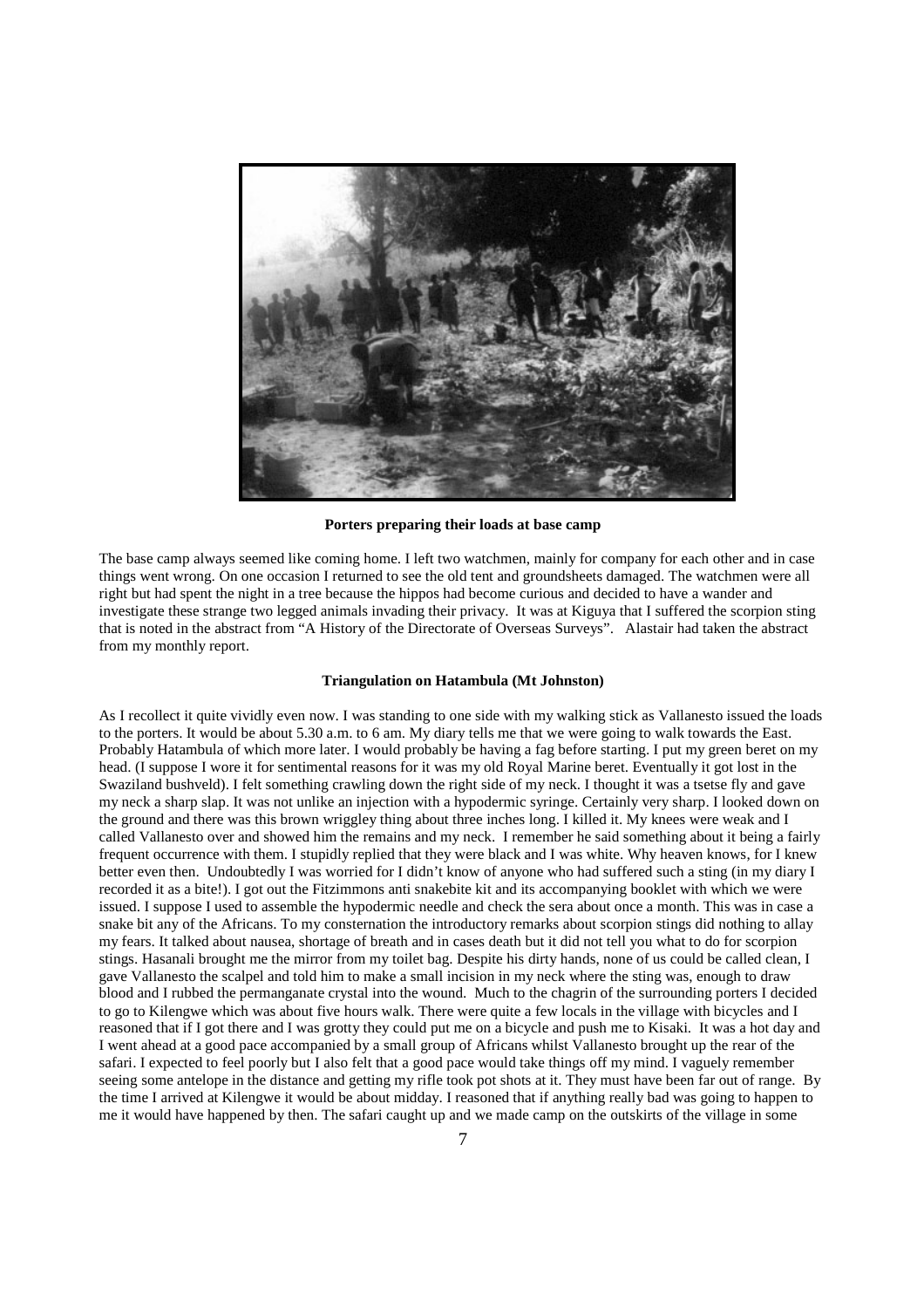shade. I was still shaken by the experience and felt awful. I took some aspirin and lay up for the day and a rather broken night.

I make no bones about my drinking habits whilst I was in Tanganyika. I had some pretty hairy sessions and I always paid for them with a massive hangover. This was how I felt the day after the sting but I decided to return to the Lumango Flats and my base camp at the hippo pool. I believe that the physical exercise I generated over the two days helped in my recovery for the following day I went to a small hill called Sawika that was on the way to Hatumbula, cleared it built a mark and observed it. I decided I needed a break and I was due to sit some examinations in Dar in ten days time so the following day we did an eight and a half hour's walk to Kilengwe. Made camp and returned to Kisaki and thence to Dar es Salaam via Morogoro. It was about 230 miles from Kisaki but it took all day. Despite the examinations which I sat alone in the Governmental buildings accompanied by a District Commissioner as invigilator, the break in Dar, did me a power of good and after several days I was getting quite used to the easier way of life. Chris had other ideas and in the middle of the afternoon told me to make tracks. "Now?" I said. Off I went on my disgruntled way towards Kisaki. It was dark when we made camp beside the main Morogoro road though I know not where. The boys were under a groundsheet and my Whymper was erected and I had some food and went to bed for what was quite one of the worst nights ever. The mosquitoes were as big as Comet airliners and as fast. Despite the mosquito netting at the door I spent all night killing them in their hundreds. The back of the tent where my head lay was covered in blood. Mine! I could hear the boys moaning. We were up before dawn and away. The boys moaned like mad. I blamed *Bwana Mkubwa,* Chris Bere.



**Hatumbula (Mt. Johnston), this was a Primary Triangulation point**  *(Photo Mike Shand, 2001)* 

That day I made a reconnaissance of the hills along the roadside towards Kisaki. A gentle breaking in. Then camped on Bwana Jung's estate before going to Vianzi by a well-known track to the Rufiji River. Easy going and only took six hours walking. We moved further south and the going became rougher but at least there was water. Then we headed east to Hatumbula. This was a Primary Triangulation point and often visited by surveyors from the East but not so often from the West as I did. The map I produced tells future travellers not to go in certain places because it was heavy going when porters were carrying loads. OK I suppose if you are after game. We weren't and it was more like a farmyard with animal droppings all over the place. I suppose a bit romantic really with rhino sheltering under trees as we navigated past them. We were all taking a well earned break in the shade when a herd of elephant came wandering through the bush towards us but we were all blasé by this time and moved away only when they came very close. But it was good going and I found a small pool of water not far from the mountain. It was covered with a slick of oily stuff from, I believe elephant's urine. It was muddy. I used my filter and everything was well boiled before we drank the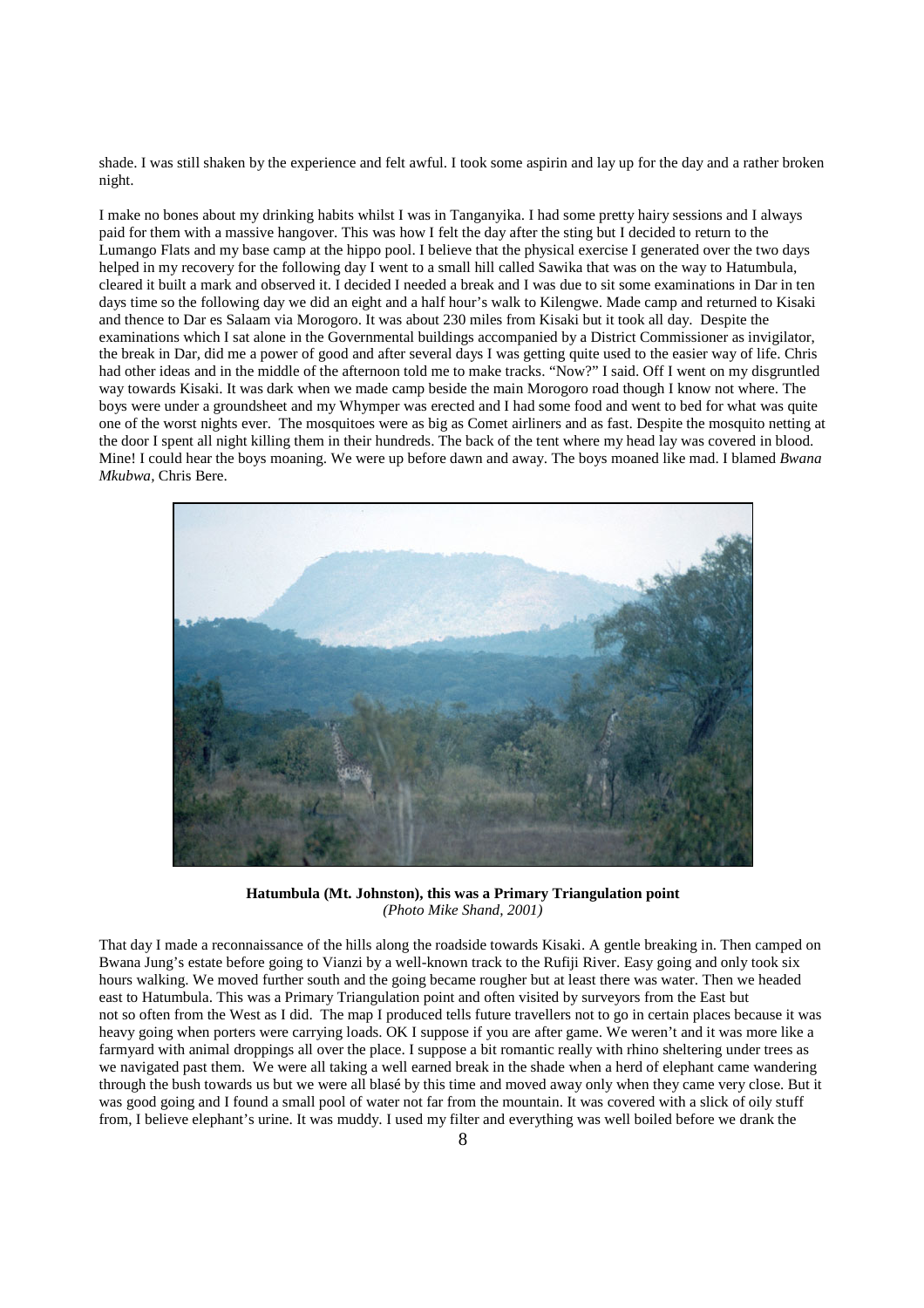stuff, even so it tasted of mud. We were glad to finish the work at the trig. (Mike Shand took some good photos of Hatambula, I have copied one with his permission. Mike also informed me that Hatambula was once named Mt Johnston after the Scottish cartographer who died at nearby Behobeho of dysentery in 1879). I put it to the porters via Vallanesto that to return to the Mgeta River was a two day journey and to the best of our, by now, considerable local knowledge there was no water between us and the river. If we took two days we would have to carry sufficient to tide us over. If we got up early enough and made a good start we could make it in eight hours and a half. I would pay them for two days work. We all agreed that was the thing to do. The one draw back as far as I am concerned is that I would not be able to visit Beo Beo and Selous' grave. It was just too far out of the way.

My experience of safaris of this nature was that they were always slow when going out but the porters would shoot ahead on the homeward journey and who could blame them? It was just as well we employed a small gang of trained helio men who were as good a walker as any and they could be trusted to go ahead and ensure that people did not buzz off elsewhere. Of course the porters were not paid until we were all home and dry. One of the porters had an injured foot and could not be expected to carry a load, certainly not at the speed I envisaged would take place that day. Off they went. We set off in the half-light of dawn. Hasanali remained with me and I gave the safari its head and they were soon strung out over a mile or so. I could see the loads on the heads of the porters as the climbed up the other sides of some of the small river valleys that were on our course. The sun rose and the day became hot, very hot. I had water with me and in those days I smoked cigarettes. This injured African I could not leave and he was travelling slowly. I would stop and have a drink of water and a fag then hurry to catch him up. When I got close to him as the day wore on I could make out a foul smell so I dropped back. The smell still lingered. It was awful. It took me some time to realise that the smell was coming from me and not from the Africans. My clothes of course were sweaty, dusty and generally filthy. When I put my shorts and bush jacket on in the mornings they were stiff with perspiration. I had not had a good wash in clean water for 7 days. We got to the Mgeta River about 4 p.m. Most of the Africans had dumped their loads on the riverbank and gone straight into it as they were. The water was only ankle to knee deep and clear and clean. I did the same as them. We pitched camp there and everyone enjoyed the night. My diary records the journey and asks, "Is this a record?"

## **REPORT FOR PERIOD AUGUST 1ST – SEPTEMBER 16TH 1954**

#### **John R Auld**

A period of much movement, vicissitudes and variety. Certainly the hardest, yet one of the most interesting I have spent in Africa. For location of survey points see Robin Auld's map redrawn by Mike Shand at the end.

**GENERAL SCHEM**E Early in the month with Messrs. Clarke and Howells we left Kiberege for Dar es Salaam. From there the intention was to move to the Rufiji River area. These plans were changed and we were to prepare for a trip to the Ruvu River. However after one day in Dar es Salaam it transpired that Mr. Wood had taken sick at Morogoro and Major Bere required me to go there and take Wood's place. Technically the scheme was to observe secondary triangulation and establish photo control in the area south of Kisaki, bounded by the Rufiji and Ruaha rivers. A secondary tie up was to be effected in conjunction with Opie - Smith, who was to approach the area from the South and West. The area which I was to work had been visited before by Wood and Opie-Smith. Both had reported much big game and shortage of water. The whole area required foot safari. One pillar, 218/X/4 had to be built and observed and secondary observation also at 218/X/1, 218/X/5, 219/X/1 and TTP 304 and two tertiary points established by any methods e.g. resection.

I approached the task with some apprehension and on arrival at the roadhead, Kisaki, while waiting for the large labour force to be mustered, I did a great deal of work on the photographs and print laydown. The latter are an excellent and practically indispensable item for a surveyor in the field. Three objects became apparent. The first was to find a pool, frequented by hippopotamus and roughly in the centre of the area. It had been tentatively plotted on the photographs by Major Bere from a bearing (Compass) supplied by Opie - Smith. The next was to build a pillar at 218/X/4 and finally the setting out of helio parties. Owing to the difficulties and nature of the country, communication with Opie - Smith was out of the question except by helios and as we could not plan an observing programme this was very much left to chance.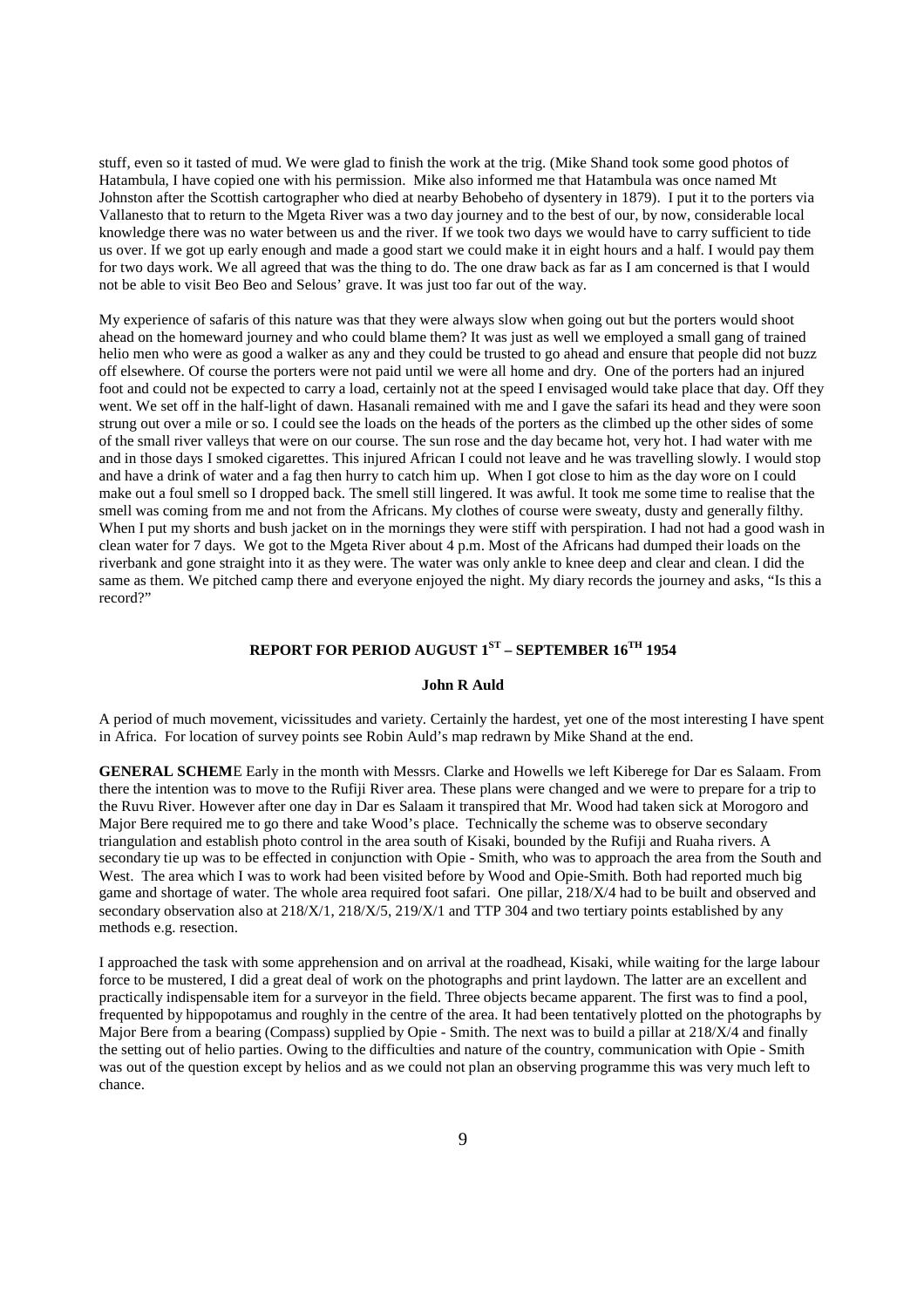**218/X/4**. After finding the hippo pool, with numerous porters carrying water, I set out to erect the pillar on this hill. All materials except sand and water had been left at the point by Wood, who in his previous visit, had emplaced witness marks and jumped the necessary holes into the rock and all that was necessary for me to do was to erect the pillar. I arrived there after six hours walk and completed the pillar in the dark. The following day I returned to the hippo pool but was not at all well and fit. On this safari we had our first encounter with large game (the first of many) in the form of elephant. Some equipment was dropped but only superficial damage was sustained.

**218/X1** I had, perforce to take things quietly for several days during which time, by a long circuitous route, I arrived at this trig. The fates were not kind, and on arrival I found that the pillar was horizontal. This may have been due to elephant, of which there was much trace. The pillar was built on rock and there were no tie rods. It was a hill previously visited by RG Cook who erected the mark and was the hill where he had trouble with porters as it supposedly had an eight headed snake on top. I had no tripod on safari but in the hope that what observations I could make from the ground mark and a rather better position that a witness mark afforded for an eccentric station the result could if need, be used for photo control only. The theodolite was centred by eye and the base plate was in contact with the rock in both cases. Within ten minutes of leaving this hill the leading members of my safari were charged by an old bull buffalo. This was despatched by the game scout with efficiency. In an endeavour to find more water and a better route to this hill I told the guides to make for a river valley and, after nine hours walk arrived at the native village of Kilengwe. En route we had a most worrying incident with a group of five elephants, of which two were mother and baby. I think the whole safari must have passed within twenty yards at one stage. The bush was extremely thick and just as we entered the riverbed there was a great trumpeting close by and the porters again dropped some equipment. There were approximately fifty on this safari and a roll call was necessary.

I returned to Kisaki, wrote to Major Bere, visited TTP304 and returned to the hippo pool. On arrival there, a helio, party had returned from its hill after spending the night in trees because of rhinoceros. I decided to go back with them to give them confidence and to observe.

**218/X/5** The rhinoceros was not there when I arrived and all observation were complete except the ray to

**219/X/2** Visibility was extremely poor due to numerous bush fires. I returned to the hippo pool to find another helio party in, their reason being the presence of large game around the water hole and between there and the hill.

**218/X/4** Revisited. I went back to this hill with the aforementioned helio party encountering rhinoceros on the way which was safely circumnavigated. I observed this hill and returned to the hippo pool where again I felt unwell.

**219/X/1** This was within easy reach of the hippo pool. I visited, observed and returned the same day. The following morning I broke camp at the hippo pool (Kiguya) with the intention of fixing a photo point. The loads were about to be issued to the porters when I had the misfortune to be stung in the neck by a scorpion which had somehow secreted itself inside my beret. A rapid perusal of Fitzsimmons snakebite pamphlet did nothing to inspire confidence as it only mentioned ghastly symptoms and no remedy. I had the sting cut open and rubbed in permanganate. The village of Kilengwe was only about five hours walk so I walked in there putting myself within a few hours walk of truck in case matters became worse. Except for feeling rather tired and suffering a severe headache for forty - eight hours I was able to return the following day to a water hole not four hours walk from the proposed Y point.

**219/Y/l** Contrary to expectation this was quite an easy hill. It was cleared, ground marks and witness marks emplaced a large beacon built and the point resected on the day of arrival. Tentatively another hill was examined on photographs and print laydown but I could only be sure of two rays for resection with a strong possibility of a third, but one of these rays would have been from the resected 219/Y/1. I returned to Kisaki to rest and reconsider my plan. On arrival there, a letter awaited me from Major Bere on the strength of which I decide to contact him myself by phone from Morogoro. This resulted in a visit to Dar es Salaam where I learned that the programme of work on which I had been engaged was extended. I returned to Kisaki with Major Bere where we visited TTP304 and the extended scheme decided. This Major Bere suggested should be carried out after the R.I.C.S Examination that I am due to sit in early October.

**LABOUR** About eighteen Colonial Survey boys and seventy local boys have been employed during this period. On the day after returning from 218/X/4 my head boy informed me that the local porters of which about fifty were with me at the time, were mal-contented. They had formed a big semi circle around my tent and they said they were walking too much and that not only would they not accompany me on another safari but they threatened and made a move to desert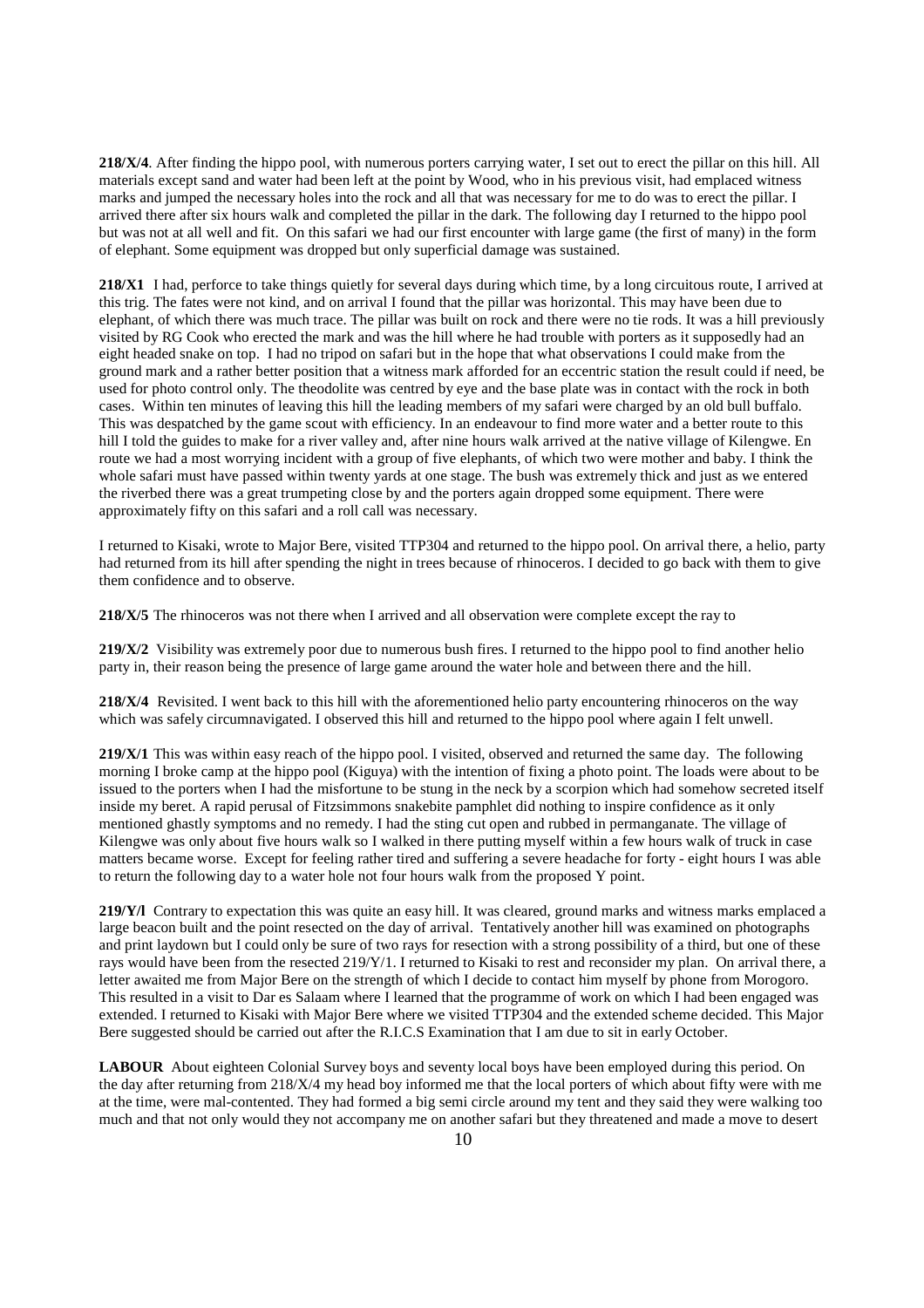me in the bush. I managed to assuage them and indeed my task was completed. However as these people were being paid two shillings a day and at any opportunity I shot meat for them, I had every intention of carrying the affair to higher quarters. When I returned to Kisaki, District Officer Denton was paying his first visit there. He and I held the view that punishment must be physically administered to the leaders. A court was held and summary justice dealt. I also refused to pay any of the people involved their full thirty day kipande and only paid them for the days worked; a maximum of twenty seven. Their chief, an excellent man was not present at the time.

**TRANSPORT** En route to Kisaki from Morogoro DSH 923 Bedford 3 -ton collided with a tree sustaining some damage to the bodywork. It was entirely the driver's fault and he has since been given notice.

**HEALTH** I suffered early on in this safari from a slight touch of dysentery and influenza that persisted for some days but made any walk of more than four hours uncomfortable.

**FUTURE PROGRAMME** A party of seventeen Colonial Survey boys and eight local boys and a game scout have been given several jobs e.g. building a pillar, clearing hills and erecting beacons in the Kisaki area. The amount of work given is estimated to last until my return about 10th- 11th October

**NOTE ON GAME IN THIS AREA**. Most of the area lies in the Selous Game Sanctuary and there is much big and dangerous game and taking porters through thick bush rates as a hazard.

In view of my experience of the territory and the people I feel permission ought to be sought from the highest quarters and granted, to shoot game for meat for the porters. If this were so: -

- (a) the porters would be happy and walk further without causing trouble.
- (b) they would accept less pay, probably a shilling a day.
- (c) we would need less porters<br>(d) the water situation, particul

the water situation, particularly when short in the dry season (e.g. carrying for two days and going without the third) would be forgotten in the joy of having meat.

## **REPORT FOR THE PERIOD OCT 13TH – NOV 24TH 1954**

#### **John R Auld**

A period of work carried out in the Selous Game Sanctuary and its fringes with satisfactory results.

**GENERAL SCHEME** The establishment of photo control by any reasonable trigonometrical method and its connection, if possible, to the control put in by Clarke on the Western Uluguruls. There - observation of the secondary 218/X/1. No fixed scheme was laid down but I felt that some basic series of fully observed figures could be arrived at with little trouble, as the country is a trigonometrical surveyor's delight. To further this aim two hills were visited on a quick recce and both had marks, one German and the other a Tanganyikan survey mark.

**201/Y/5** On the recce a survey mark was found here and as visibility was good obs were taken on two zeroes to anything that could be seen. I determined to re - visit if necessary to the scheme I had in mind. Rays observed 10.

**219/Y/3** An old German Trig that Majoka had visited cleared and beaconed. All obs were completed the day of arrival. Rays observed 8.

**219/Y/2** Going was somewhat hard to this hill and took longer than expected. All obs were completed the day of arrival. Visibility excellent. Rays observed 8.

**TTP 350** After a night broken by the presence of some large game near the camp at 210/Y/2 some small jobs were completed and over some of the best walking country experienced so far we reached the foot of Hatambula. It was extremely hot and as we had all walked and worked hard I did not go up the hill until the following morning. Some clearing was necessary and observations carried out from the pillar and a satellite before shimmer became too violent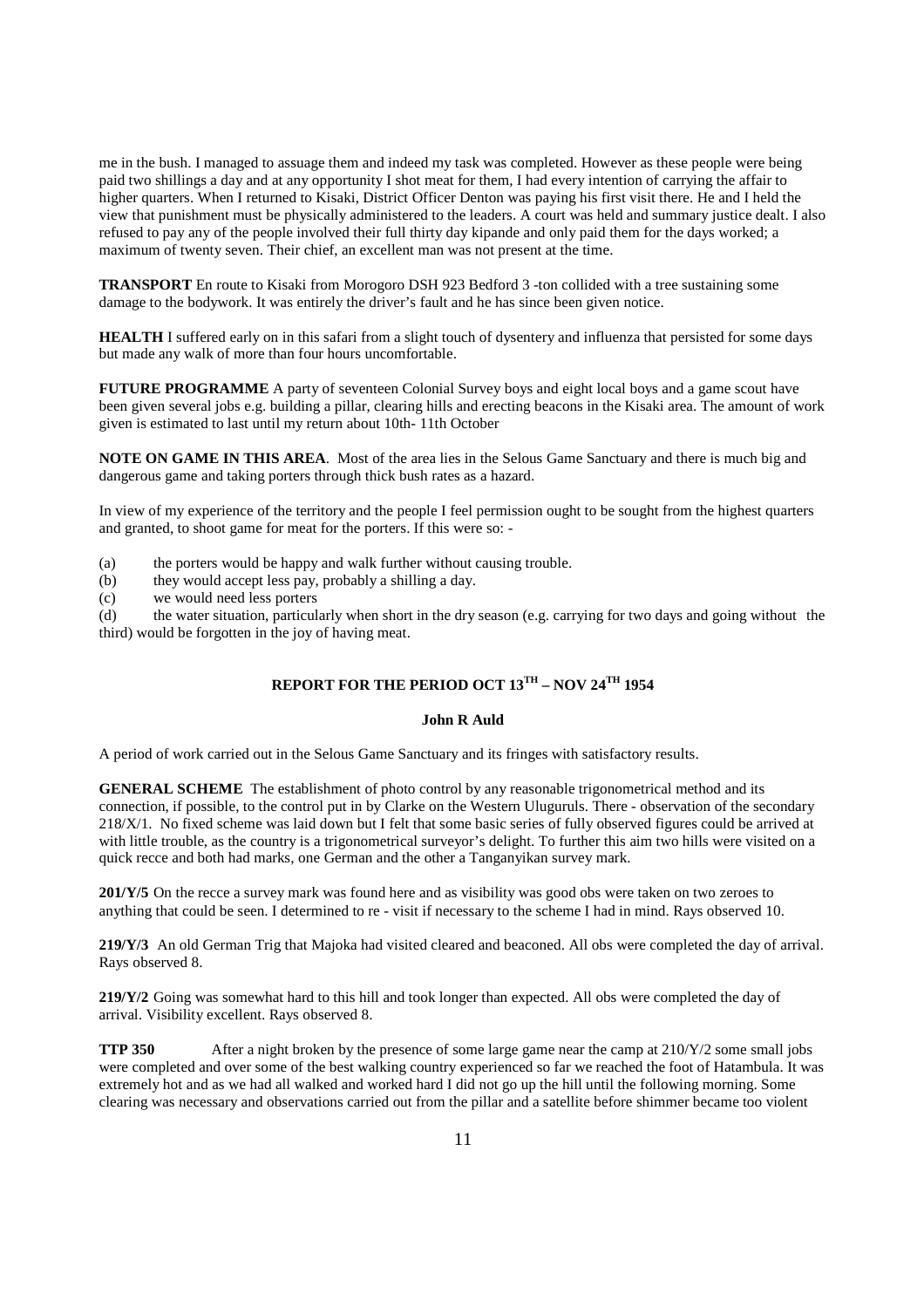for work. There was some doubt as to the signal observed at TTP 305. whether bush or beacon it was used as R.O. We returned to the Mgeta River in the fast time of 8 hours. Rays observed 6

Old German mark and two Tanganyikan witness marks. Two more were added to conform to our specifications. Object was to recce into the foothills of the Uluguruls and select photos, routes etc. This point is easily accessible and to complete solid figures a re - visit was necessary. Rays observed 9.

**201/Y/4** A very pleasant hill to visit. Afforestation had taken place and not wishing to destroy this work and although a little inconvenient a white beacon was erected and a minimum of trees felled. After completing serious, or rather essential observation before sunset visibility was so good that two rays over forty miles were taken. Rays observed 8.

**201/Y2** As I had taken the truck over a rather bad road to visit 210/Y/4 and a photo showed this point to be reasonably placed from the road head. I decided to walk across the watershed, the country proved harder than anticipated and we were very tired on arrival. The station was built and observed the following morning but visibility and shimmer made work unpleasant. Rays observed 8.

**201/Y/l** Rainforest hill with a lot of clearing. Although all round visibility was possible, only one side was cleared. Economics did not permit line clearing, nevertheless 10 rays observed.

**TTP 304** The most important station in my scheme. Altogether including previous secondary obs 14 rays, all of which were observed both ways. Unfortunately on this, my third visit there the beacon was found to be 2 and 3/4 feet eccentric. The weather took a change for the worse, cloud, haze and a near bush fire made both morning and evening observation hard work. Two days were allowed. Most observations showed spread and varied.

**218/X/1** Re - visited. Majoka had built a pillar whilst I had been in DSM. It is a good job and compares well with the numerous pillars I have seen. The displacement is not more than .04 foot on three witness marks, one is well out, this is probably a mis - measurement (linear) as the displacement is .5ft. which would be obvious to the eye. Despite rain and cloud Secondary obs were completed to TTP 304, 218/X/4, 218/X/2, 219/X/1, two tertiary points were also observed. An unfortunate misclosure of the secondary triangle 218/X/1, 218/X/2, 219/X/1 came to light approx. 7and1/2 seconds, the observations at the first hill I am sure are good. I suspect that the observation from 218/X/4 to 219/X/l is at fault as the triangle bounded by these two stations and 218/X/5 had a poor misclosure although within secondary limits. The pointing in this latter triangle from 218/X/5 to 219/X/1 appeared to be suspect. The helio boy at 219/X/1 was a learner and as the observations were consistent within themselves I offer the opinion that the helio was eccentric and not reported to me. The boy has since left our employ.

**200/Y/1** This was not the originally planned hill but is adequate for the job in hand. We were involved within two hours with two rhino. The first a minor affair in long grass when we could not see him, nor he us, but we were aware of each other's presence. The second affair was rather more terrifying. I was photo reading along a riverbed and well in front of the safari. I stopped at a meander to decide whether or not to cut thro the thick bush on the other side of the river. A tremendous crashing caused the few (6) boys who were with me to run and as I was standing in the river bed in front of the boys but with my back to the animal I naturally took evasive action. It came at us from approx. thirty yards and I consider myself most fortunate not to have walked right on top of it. We walked on for two hours and as I discovered no water on digging in the riverbed and I was carrying only six debbies - rather the boys were - I decided to fix the first hill that satisfied my requirements. The hill chosen is I think equally as good as my first choice. A pure resection was carried out. Rays observed 10.

**201/Y6** A pure resection in the flats. Proved easier than I expected and good cuts were obtained. 7 rays obs.

**WEATHER** Over such a long period the weather was bound to vary but the first three weeks was very good, particularly late afternoon. Rain fell several times; later and this filled several small pools which eased the water situation slightly.

**HEALTH** The heat was found to be exhausting on several days when the walking had to be pushed into the afternoon.

**LABOUR** After my previous experiences in this area I was somewhat sceptical of the local watu. The wasiri proved very helpful and I consider the porters (wapogoro) the best I have had. They were almost casual in their contact with the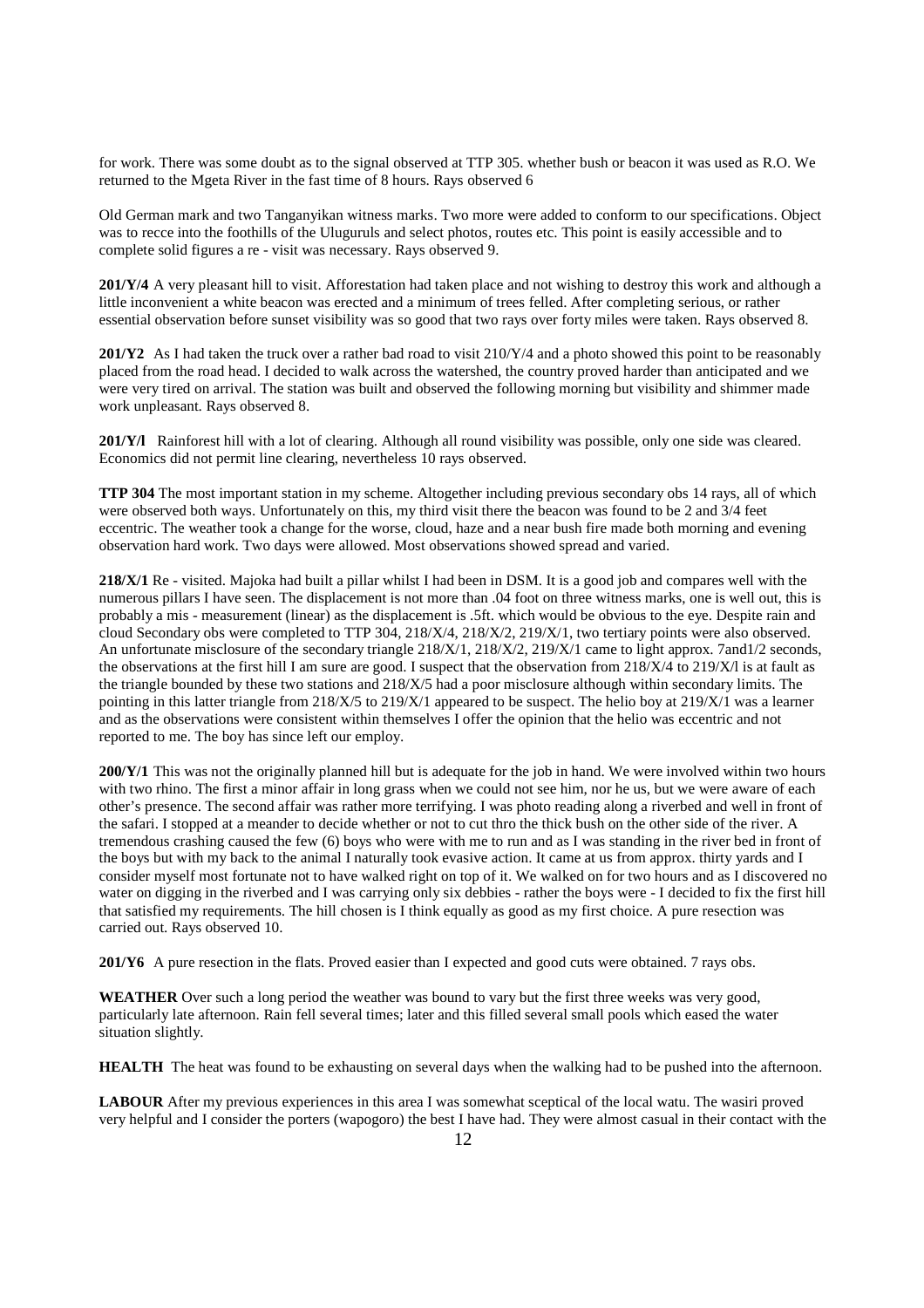great amount of big game and the few boys with me in the affair with the rhino placed their loads on the ground before running. A senior boy, Majoka had been left to clear hills and rebuild the pillar at 218/X/1. This he accomplished extremely well and his work greatly expedited the speed and solidity of the fixes.

**TECHNICAL** A policy of observe what you can when you can was carried out over the whole scheme. Some of the rays will possibly be at fault e.g. 201/Y/2 to TTP 303 a tree was observed instead of the beacon.

After this report I returned to Dar es Salaam and flew back to England for a spot of well-earned leave.

## *Extracts from Pocket diary whilst I was in the Selous*  **August 1954**

#### **Wednesday 11th**

Very busy. Left Morogoro 4. Wilson crashed gari. DC good sort. Drove to Dutumi. Slept at rest house. **Thursday 12th** 

Met Kurt Jung Good German soul. Extremely helpful as was Chief. To Kisaki. With Chief met guides.

**Friday 13<sup>th</sup>** Watu rolled in. Prepared for safari.

- **Saturday 14<sup>t</sup>**<sup>h</sup> Left 7.30 To Kilengwe. Decided to camp. 2 ¾ hours walk. This in view on eventuality of reaching water. Messenger to Mkololo for guide Naseno Kaoko to Ngolwe Mkubwa.
- **Sunday 15<sup>th</sup>** To Kiguya via Purussi2 ½ hours Kilengwe –Purussi 1 hr 40 mins Purussi Kiguya. Very large hippo ran away. Many game.
- **Monday 16<sup>th</sup>** Left for Ngolwe Mkubwa. Pool 1-½ hours. 5 elephant. Latter half of safari only saw four. Heard the others and didn't we run. Pool bottom of hill 3 ½ hours. Top of hill 1 hr. Rebuilt beacon. Built pillar. Quite the

worst job I have done so far. Felt ill. Pool 1-½ hours west of Kiguya.<br>Tuesday 17<sup>th</sup> To Kiguya. Kongoni. Extra watu arrived under Abdullah To Kiguya. Kongoni. Extra watu arrived under Abdullah. Quite ill.

- **Wednesday 18th** Decided I couldn't cope. Sent Vallanesto to prospective 219/y/1. He reckons 2 hrs 45 mins. Seems to have made a good job of my instructions. Water found at Lumango 1 hr East of Kiguya.
- **Thursday 19th**

All light parties out except Anderson. Self and safari to Kilengwe. Still sick. Shot buffalo near Kilengwe<br>**Friday 20<sup>th</sup>** Waited for food safari eventually arrived 12. 30. By this time I had re-pitched camp

Waited for food safari eventually arrived 12. 30. By this time I had re-pitched camp

**Saturday 21<sup>st</sup>** Left Kilengwe at 0650 at 0905 veered NW 9.15 – 11.30 the 11 40 – 13. 40 arrived. Water 6  $\frac{1}{2}$  hours. Very sick in afternoon. Better at night. Sunderland won  $4 - 2$  over W Brom **Sunday 22<sup>nd</sup>** From water hole to Ngolwe about 6 hrs. Pillar down. Decided to

From water hole to Ngolwe about 6 hrs. Pillar down. Decided to work from w.mks and g. Mk **Monday 23<sup>rd</sup>** Built beacon

**Tuesday 24<sup>t</sup>**<sup>h</sup> Game scout shot a buffalo that charged head of safari not 10 minutes from summit. Narrow ridge.

Left at 7.10 – 725 Arrive Kilengwe 15.45. Much trouble with elephant

- 
- Wednesday 25<sup>th</sup> Kilengwe to Kisaki. Self to Kurt Jung.<br>Thursday 26<sup>th</sup> Kisaki Nyamambi Kisaki. Observed Kisaki – Nyamambi Kisaki. Observed two rays Wm.'s.

**Friday 27th** Kisaki **Saturday 28th** Kilengwe

**Sunday 29<sup>th</sup>** Kiguya<br>**Monday 309<sup>th</sup>** Likundi **Monday 309<sup>th</sup>** 

Tuesday 31<sup>st</sup> Kiguya

## **September**

| Wednesday 1st            | Ngolwe Mdogo Rhino                         |
|--------------------------|--------------------------------------------|
| Thursday 2nd             | Kiguya sick                                |
| Friday 3 <sup>rd</sup>   | Rested                                     |
| Saturday 4 <sup>th</sup> | Purussi and return                         |
| Sunday 5 <sup>th</sup>   | Stung by a scorpion. To Kilengwe.          |
| Monday 6 <sup>th</sup>   | Bad head. To Lumango $100 + \text{buffer}$ |
| Tuesday 7 <sup>th</sup>  | To Chawita built and observed.             |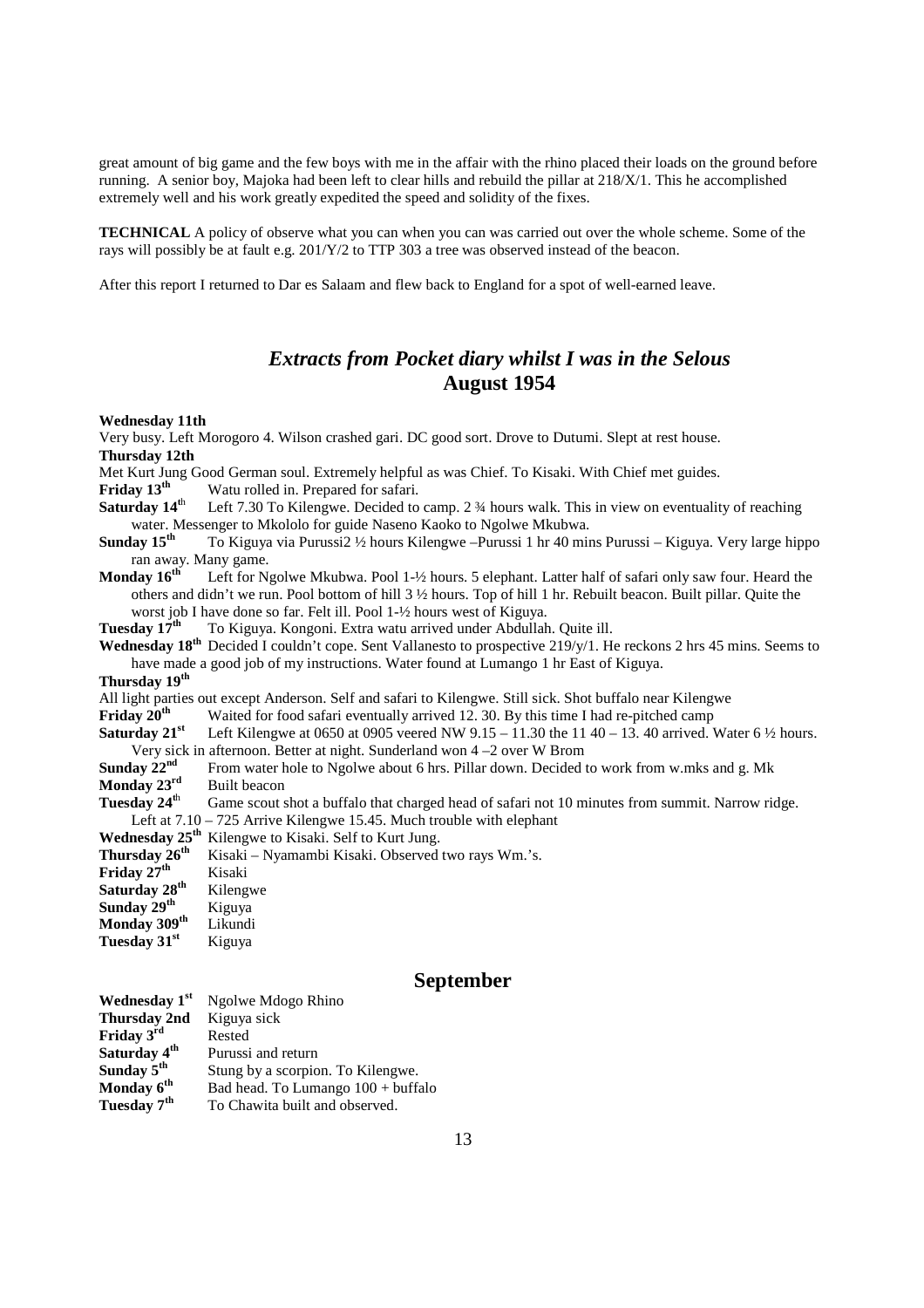| Wednesday 8 <sup>th</sup>  | To Kilengwe                                                                                         |
|----------------------------|-----------------------------------------------------------------------------------------------------|
| Thursday 9 <sup>th</sup>   | Kisaki. Denton and Roy Agri man.                                                                    |
| Friday 10 <sup>th</sup>    | 2 boys beaten. Kisaki Court held by D.O. Denton. To Morogoro Tel Chris.                             |
| Saturday 11 <sup>th</sup>  | To DSM Broken spring. Met Denton and his wife.                                                      |
| Sunday $12^{th}$           | DSM worried about work against exam. Chris said exam.                                               |
| Monday $13^{th}$           | Station records etc. Tidying up Iringa trig.                                                        |
| Tuesday 14 <sup>th</sup>   | With Chris to Kisaki. Lunch Morogoro. Met Allum                                                     |
|                            | Wednesday 15 <sup>th</sup> To Nyamambi. Back to Morogoro                                            |
| Thursday 16 <sup>th</sup>  | To Dar Station records (Chris thought I needed some time off safari with the exam pending and I had |
|                            | been on safari for several months without a break)                                                  |
| Friday 17 <sup>th</sup>    | Iringa trig. Drinks and cinema with Richard.                                                        |
| Saturday 18 <sup>th</sup>  | Trig                                                                                                |
| Sunday $19th$              | Trig Tennis with Chris.                                                                             |
| Monday 20 <sup>th</sup>    | Roy to Nairobi                                                                                      |
| Tuesday 21 <sup>st</sup>   | Trig.                                                                                               |
| Wednesday 22 <sup>nd</sup> | Syd in Les in.                                                                                      |
| Thursday 23rd              | Started work for exam                                                                               |
| Friday 24 <sup>th</sup>    | Les out Roy in.                                                                                     |
| Saturday 25 <sup>th</sup>  | Revision. Dinner with Mostens, Sam Brinkworth and Roger                                             |
| Sunday 26 <sup>th</sup>    | Swim Syd & Rog                                                                                      |
| Monday 27 <sup>th</sup>    | Revision                                                                                            |
| Tuesday28 <sup>th</sup>    | Revision                                                                                            |
| Wednesday 29 <sup>th</sup> | Rev. Tennis with Smith, Chris and Syd.                                                              |
| Thursday 30 <sup>th</sup>  | Syd out                                                                                             |
|                            |                                                                                                     |

## **October**

| Friday $1st$                                                                                                       | Rev                                                                                                                          |
|--------------------------------------------------------------------------------------------------------------------|------------------------------------------------------------------------------------------------------------------------------|
| Saturday 2 <sup>nd</sup>                                                                                           | Rev                                                                                                                          |
| Sunday $3rd$                                                                                                       | Rev                                                                                                                          |
| Monday 4 <sup>th</sup>                                                                                             | Col. Humphries arrived                                                                                                       |
| Tuesday 5 <sup>th</sup>                                                                                            | Rev                                                                                                                          |
| Wednesday 6 <sup>th</sup>                                                                                          | Exam easy                                                                                                                    |
| Thursday 7 <sup>th</sup>                                                                                           | Exam LR hard.                                                                                                                |
| Friday 8th                                                                                                         | Exam Geodetic<br>hard                                                                                                        |
| <b>Saturday 9th</b>                                                                                                | Big party Peter, Sev, Roy Greta Magnolia Valerie Angus Tina Tony Sheila Beatrice                                             |
| <b>Sunday 10th</b>                                                                                                 | Met Phil Bonsell.                                                                                                            |
| Monday 11 <sup>th</sup>                                                                                            | Swim with Greta & Sam and Peter and Roy                                                                                      |
| Tuesday 12 <sup>th</sup>                                                                                           | Left for Kisaki                                                                                                              |
| Wednesday 13 <sup>th</sup> Arrived Kisaki                                                                          |                                                                                                                              |
| Thursday 14 <sup>th</sup>                                                                                          | Kisaki                                                                                                                       |
| Friday 15 <sup>th</sup>                                                                                            | Recce                                                                                                                        |
| Saturday 16 <sup>th</sup>                                                                                          | Recce and Obs. Boys to Nyamambi, Dakawa and with self.                                                                       |
| Sunday $17^{\text{th}}$                                                                                            | Prepared to leave for safari. Left Kisaki by gari 3.30 for Mr. Jung's estate. Camp pitched on riverbank                      |
|                                                                                                                    | Driver ignored instructions and very tight situation.                                                                        |
| Monday 18 <sup>th</sup>                                                                                            | Left 7. a.m. Arrive Vianzi at 12 10. Shot kongoni. Camped German trig left. Left a point in Wm.'s                            |
| inserted. Fairish Vis observed and finished.                                                                       |                                                                                                                              |
| Tuesdav 19 <sup>th</sup>                                                                                           | Left 0615 arrive Kikundi 12 30. Obs Vis fair to good. Tired. Boys woke me up rhino in camp and                               |
| near so they reckoned. Fired a shot and had a look for it in my pyjamas with torch. Heard elephant to pool we were |                                                                                                                              |
|                                                                                                                    | resting at. Leopard en route, didn't see it or rhino that crossed path.                                                      |
|                                                                                                                    | Wednesday 20 <sup>th</sup> Left for Hatambula Excellent going. Herd of elephant at 70 yards. Rhino at 150. Wide berth 3 1/32 |
| $hrs - 4 hrs$ . Found water, Rested.                                                                               |                                                                                                                              |
| Thursday 21 <sup>st</sup>                                                                                          | Up top Satellite and from pillar Obs. Monkeys and many wild pigs. Allow 34 hour to top.                                      |
| Friday $22nd$                                                                                                      | Left at 6.15. Arrived water place at 10.15. 11.15 left for Kasanga arrive Mgeta 2.45. Boot heel feel                         |
|                                                                                                                    | off. Uncomfortable, very hot. Porters went well.                                                                             |

**Saturday 23<sup>rd</sup>** To Jung's ½ - ¾ hr. Left for Kisaki when gari arrived. Took things easy.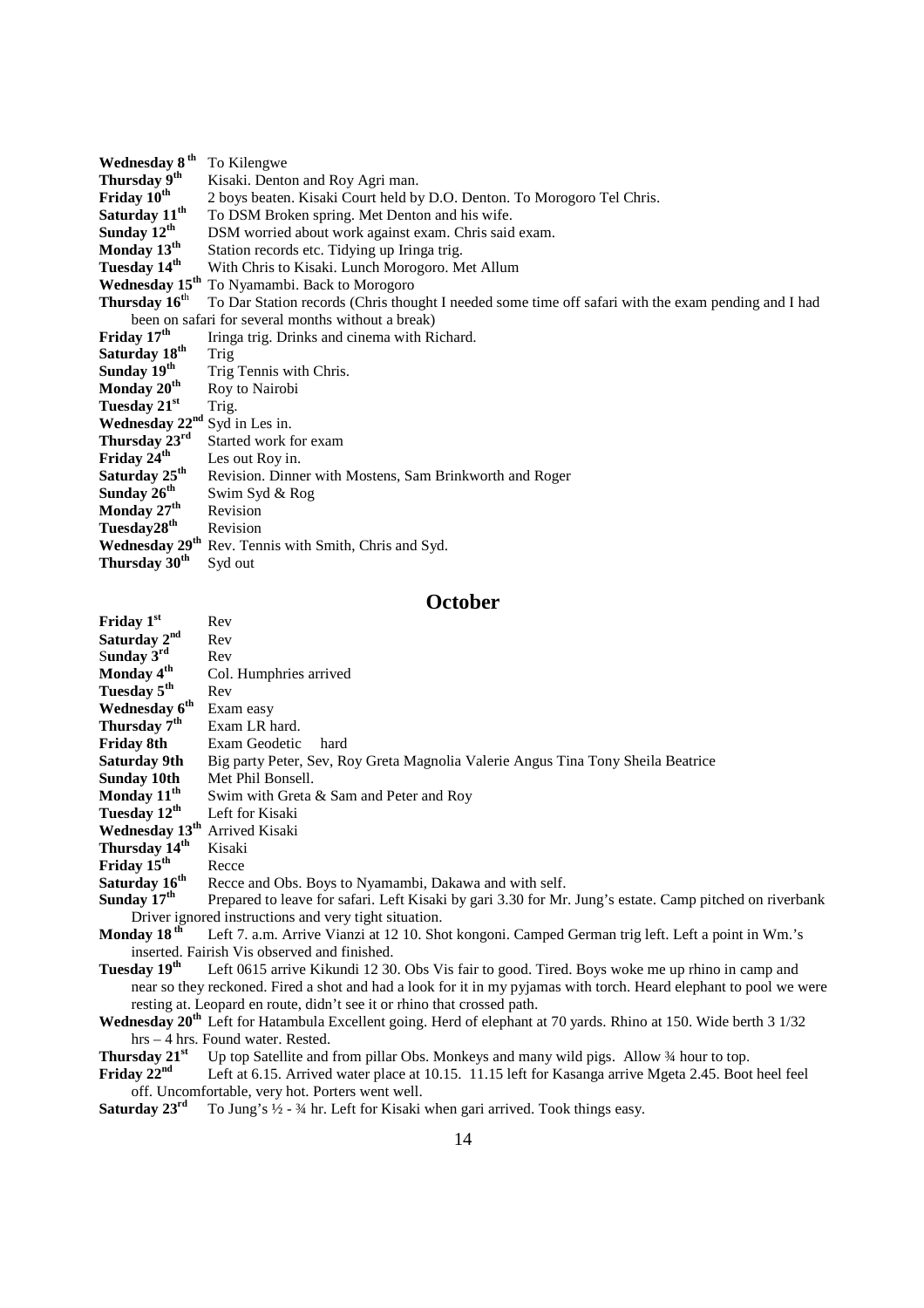| Sunday $24th$                                          | Day off                                                                                               |
|--------------------------------------------------------|-------------------------------------------------------------------------------------------------------|
| Monday $25^{\text{th}}$                                | Worked on results and getting things ready for Majoka to take to DSM. Letter MacBain's.               |
| Tuesday 26 <sup>th</sup>                               | Odd jobs on fieldwork photos. Left to go up Nyehande but did not feel well.                           |
|                                                        | <b>Wednesday 27<sup>th</sup></b> Nyehande Obs to some fixes but primarily Recce $201/\gamma/4$        |
| Thursday 28 <sup>th</sup>                              | Light parties out. Motored over terrible road to Bwakira Juu.                                         |
| Friday $29th$                                          | Left for Mtembe $201/\gamma/4$ 6.15 arrived at reasonable campsite at 11 about 200 feet below summit. |
| Built groundmark and witness Mk. Obs. Horizontal only. |                                                                                                       |
| Saturday 30 <sup>th</sup>                              | Built beacon. Verts identified on photos. Left at 1.30. Arrived Bwakira Juu 5.00.                     |
| Sunday $31st$                                          | Bwakira Juu                                                                                           |

## **November**

|                                                                                                               | TIOILIIDLI                                                                                                      |
|---------------------------------------------------------------------------------------------------------------|-----------------------------------------------------------------------------------------------------------------|
| Monday 1st                                                                                                    | To Ngalamwe                                                                                                     |
| Tuesday 2 <sup>nd</sup>                                                                                       | Ngalamwe. Early morn built, Obs returned to Bwakira Juu by River Lumba which was magnificent.                   |
| Pools etc.                                                                                                    |                                                                                                                 |
| Wednesday 3rd                                                                                                 | Bwakira Juu to Kisaki to 201/y/5. Mr. Jung's                                                                    |
| Thursday 4 <sup>th</sup>                                                                                      | To Wigu. Road to village. 1 hr to top. Returned.                                                                |
| Friday 5 <sup>th</sup>                                                                                        | Photos and other detail                                                                                         |
| Saturday 6 <sup>th</sup>                                                                                      | Nyamambi. Vis very poor indeed.                                                                                 |
| Sunday 7 <sup>th</sup>                                                                                        | Nyamambi Vis good in East Bad in West.                                                                          |
| Monday 8 <sup>th</sup>                                                                                        | Kisaki                                                                                                          |
| Tuesday 9 <sup>th</sup>                                                                                       | Rested                                                                                                          |
|                                                                                                               | Wednesday 10 <sup>th</sup> To Kilengwe via motor gari. Wouldn't take my own gari across the new bridge          |
| Thursday 11 <sup>th</sup>                                                                                     | To Ngolwe Mkubwa. Left 6.30 arrived top 2.30 in rain. Usual buffalo.                                            |
| Friday12th                                                                                                    | Observed cloud in morning rain in evening                                                                       |
| Saturday 13 <sup>th</sup>                                                                                     | Left for \Kilengwe 6 a.m. arrived 1 p.m.                                                                        |
| Sunday 14 <sup>th</sup>                                                                                       | Started for Kigosi along hills. Small shauri beautiful black rhino. Neither of us knew where the other          |
|                                                                                                               | was for a time. Over hills to miss bush. Photo reading R. Rudete. Opp. bank squeals and crashing. Rhino charged |
| us. Only seven boys. Climbed tree about 10 yards away from where I was standing. Rhino obliterated footmarks. |                                                                                                                 |
|                                                                                                               | Never was I more glad to see a big bottom disappearing in bush. Arrived built and Obs by resection Kudi. Time 6 |
| $\frac{1}{2}$ hours.                                                                                          |                                                                                                                 |
| Monday 15 <sup>th</sup>                                                                                       | To Kilengwe different route. Excellent going. 3 1/2 hours to Kisaki.                                            |
| Tuesday 16 <sup>th</sup>                                                                                      | King (Tony) Nichol (Doug) called with fresh veg bless em. Went to Dutumi for a meal. Nichol small               |
|                                                                                                               | minded sort of chap. Surveyor type OS. & RE but not a real surveyor as he thinks the only organisation that do  |
|                                                                                                               | any work are the one's he has been with. Actually a topographer (plane tabler by trade) King a geophysicist     |
| excellent type.                                                                                               |                                                                                                                 |
|                                                                                                               | Wednesday 17 <sup>th</sup> Worked on etches.                                                                    |
| Thursday 18 <sup>th</sup>                                                                                     | To Dutumi                                                                                                       |
| Friday $19th$                                                                                                 | To Nyehande. No helio from Anderson                                                                             |
| $\alpha$ i anthenry                                                                                           |                                                                                                                 |

**Saturday 20<sup>th</sup>** To Kiderengwa 3p.m. – 5 p.m.<br>**Sunday 21<sup>st</sup>** To Flats Good run through. V.

To Flats Good run through. V. lucky to spot a decent place on photos straight away. Conditions for Obs deplorable

The pocket diary closes abruptly. Probably getting ready to go on leave.

## **ACKNOWLEDGEMENTS**

Original text material produced by Robin Auld and edited by Mike Shand with comments from Rolf Baldus. Location map produced by Mike Shand from original sketch by Robin Auld.

## **© Copyright 2006**